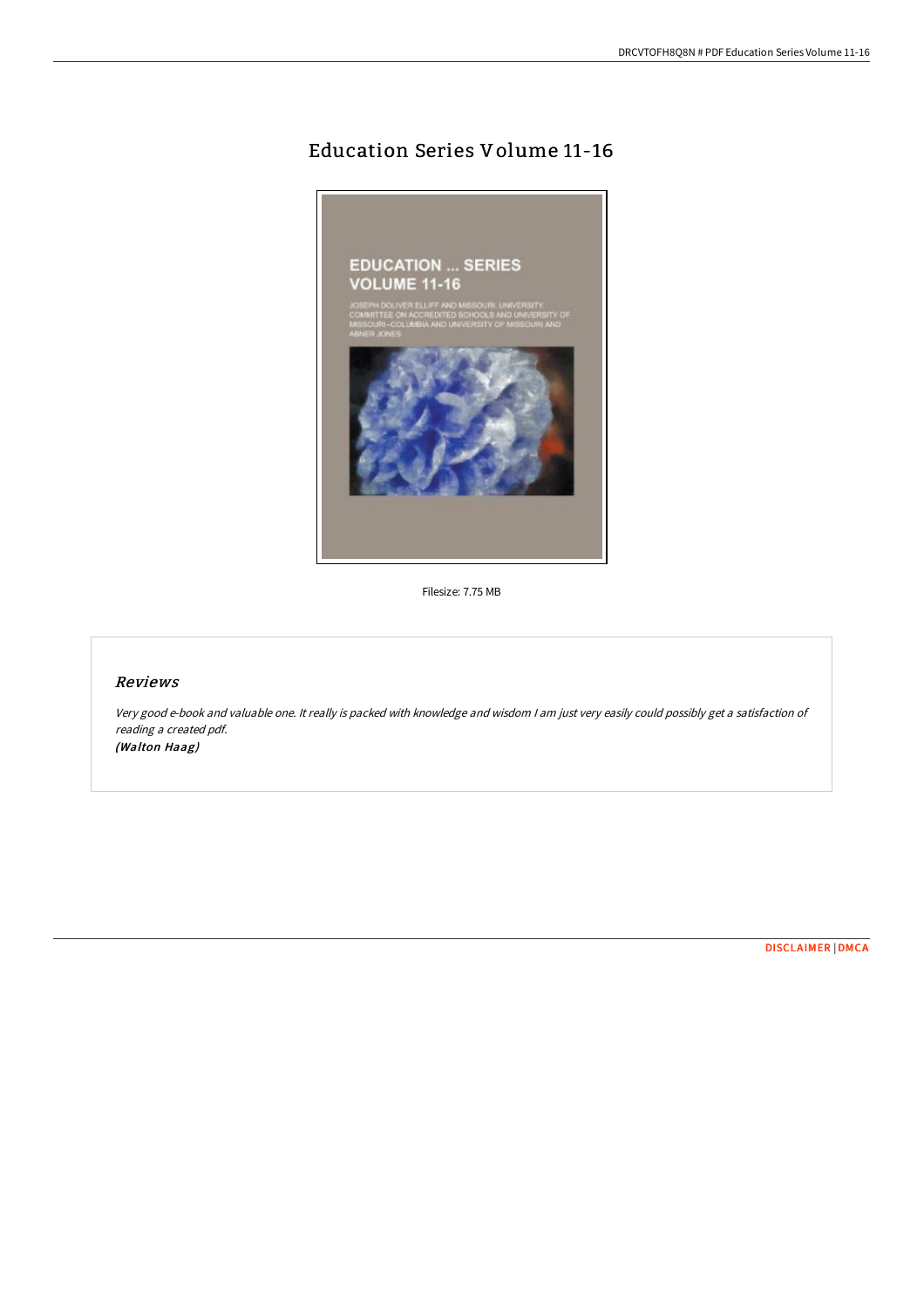### EDUCATION SERIES VOLUME 11-16



**DOWNLOAD PDF** 

RareBooksClub. Paperback. Book Condition: New. This item is printed on demand. Paperback. 60 pages. Original publisher: Fort Collins, CO : U. S. Dept. of Agriculture, Animal and Plant Health Inspection Service, Veterinary Services, Center for Emerging Issues, 2007 OCLC Number: (OCoLC)299572116 Subject: Aquaculture industry -- United States. Excerpt: . . . Until recently, brood fish were sourced from food movements of fish between ponds are still relatively fish growout ponds or from existing high-performing high. Extension projects at research facilities continue broodstock. Efforts to improve genetics within the to experiment with other production changes, such as industry have led to more selectivity in broodstock. varying pond depth, temperature, and chemical usage. Most catfish produced are of an unknown breed, although the USDA: APHIS: National Animal Health Catfish require a diet containing 28 to 30 percent Monitoring System ( NAHMS ) 2003 Catfish study protein in the growout phase. Fry require a diet with reported that 40 percent of respondents stock at higher protein content. In the United States, this pro-least some branded fingerlings. Additionally, the tein requirement is met largely with vegetable-based USDA Agriculture Research Service ( ARS ) released an proteins, principally soybean meal. Fishmeal and fish improved strain of brood fish in 2001. oil account for an average of 2 percent of catfish diets. Although that percentage is declining, fishmeal is still Traditionally, catfish producers have maintained grow-an important component in the diets of fry. Worldwide, out ponds with fish of varying ages, enabling them to however, less than 1 percent of all fishmeal is fed to harvest fish year-round. In this manner, ponds were catfish. Meat and bone meal, blood meal, and poultry kept in production continuously for a number of years meal are sometimes used in catfish diets. with a high stocking density. Catfish production in...

Read [Education](http://digilib.live/education-series-volume-11-16.html) Series Volume 11-16 Online B Download PDF [Education](http://digilib.live/education-series-volume-11-16.html) Series Volume 11-16